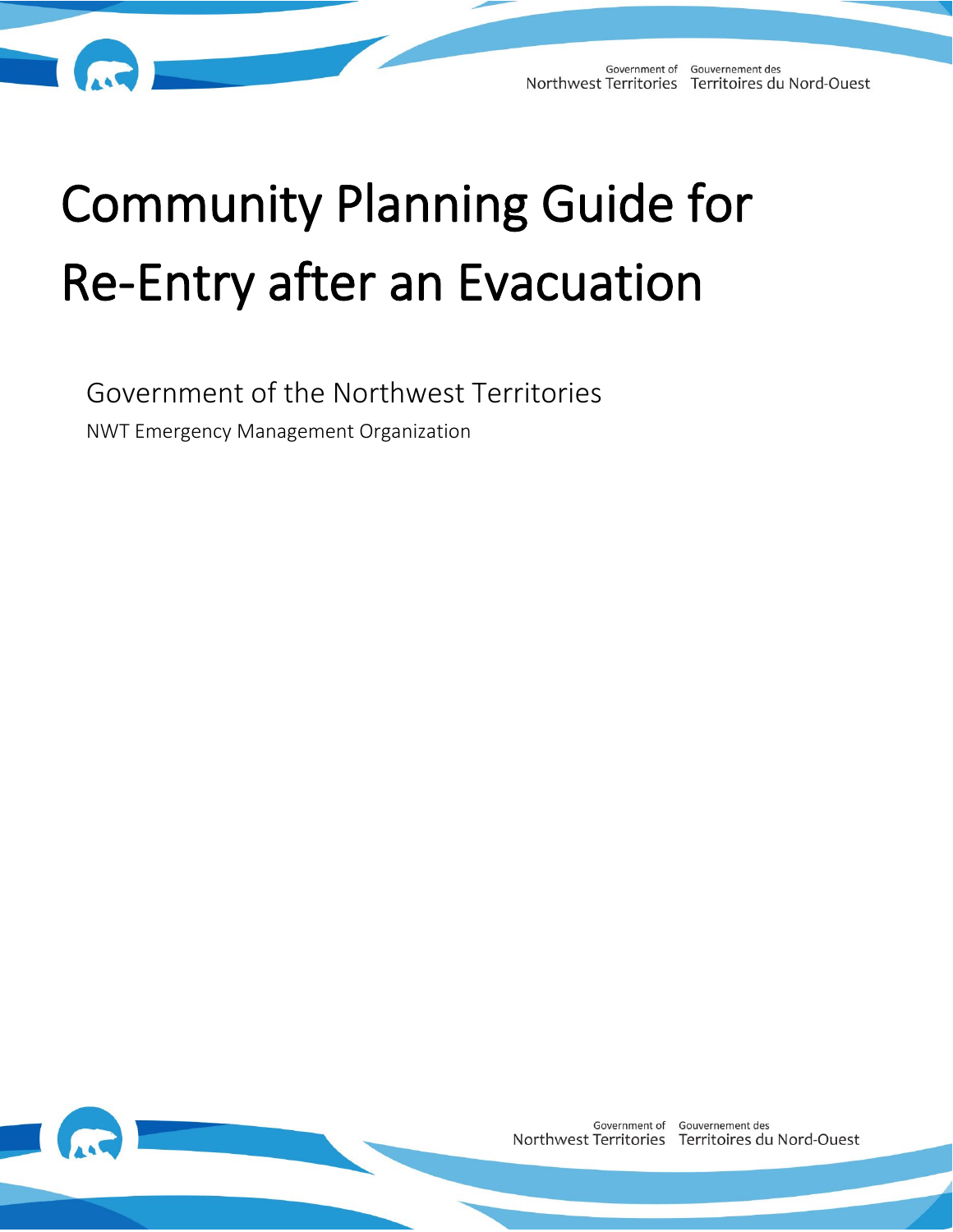## **Table of Contents**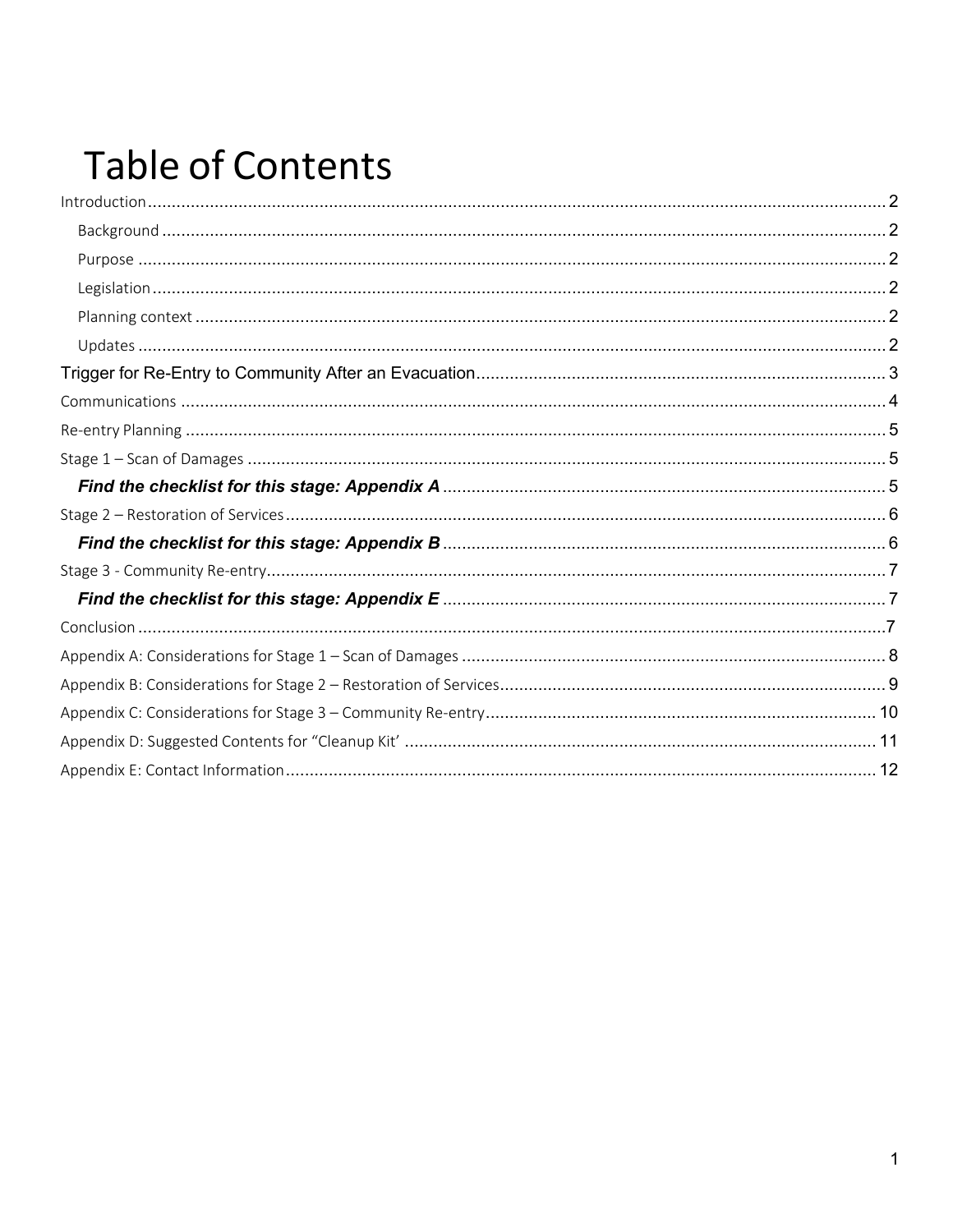## <span id="page-2-0"></span>Introduction

#### <span id="page-2-1"></span>Background

One of the key principles of the Northwest Territories (NWT) Emergency Management Plan is that it is based on the principle of "*escalating responsibilities from the "bottom up" with the intent of resolving the emergency at the lowest possible level."* This is because communities know their needs best.

However, the Government of the Northwest Territories (GNWT), through the NWT Emergency Management Organization, provides coordination and support to local authorities. This guide is intended to assist local authorities as they prepare for residents to re-enter their community after a disaster event.

#### <span id="page-2-2"></span>Purpose

The purpose of this Re-entry Guide is to provide local authorities with a series of planning considerations to

assist communities in developing their own re-entry plans to facilitate the safe return of residents to their homes once it is deemed safe to do so. It is not intended as a substitute for a community specific plan.

Re-entry plans should be addressed as part of a community's Emergency Plan. However, each community and every disaster will present its own specific set of circumstances and pre-written plans must be adjusted to an actual emergency situation.

#### <span id="page-2-3"></span>Legislation

The authorities and responsibilities for local, and territorial government in emergencies is established by the *Emergency Management Act.* 

• **Download the legislation:** [https://www.justice.gov.nt.ca/en/files/legislation/emergency](https://www.justice.gov.nt.ca/en/files/legislation/emergency-management/emergency-management.a.pdf)[management/emergency-management.a.pdf](https://www.justice.gov.nt.ca/en/files/legislation/emergency-management/emergency-management.a.pdf)

#### <span id="page-2-4"></span>Planning context

These best practices are in-line with the GNWT NWT Emergency Plan.

• **View the plan:** [https://www.maca.gov.nt.ca/sites/maca/files/resources/nwt\\_emergency\\_plan.pdf](https://www.maca.gov.nt.ca/sites/maca/files/resources/nwt_emergency_plan.pdf)

#### <span id="page-2-5"></span>Updates

These checklists may be updated from time-to-time to reflect best practices.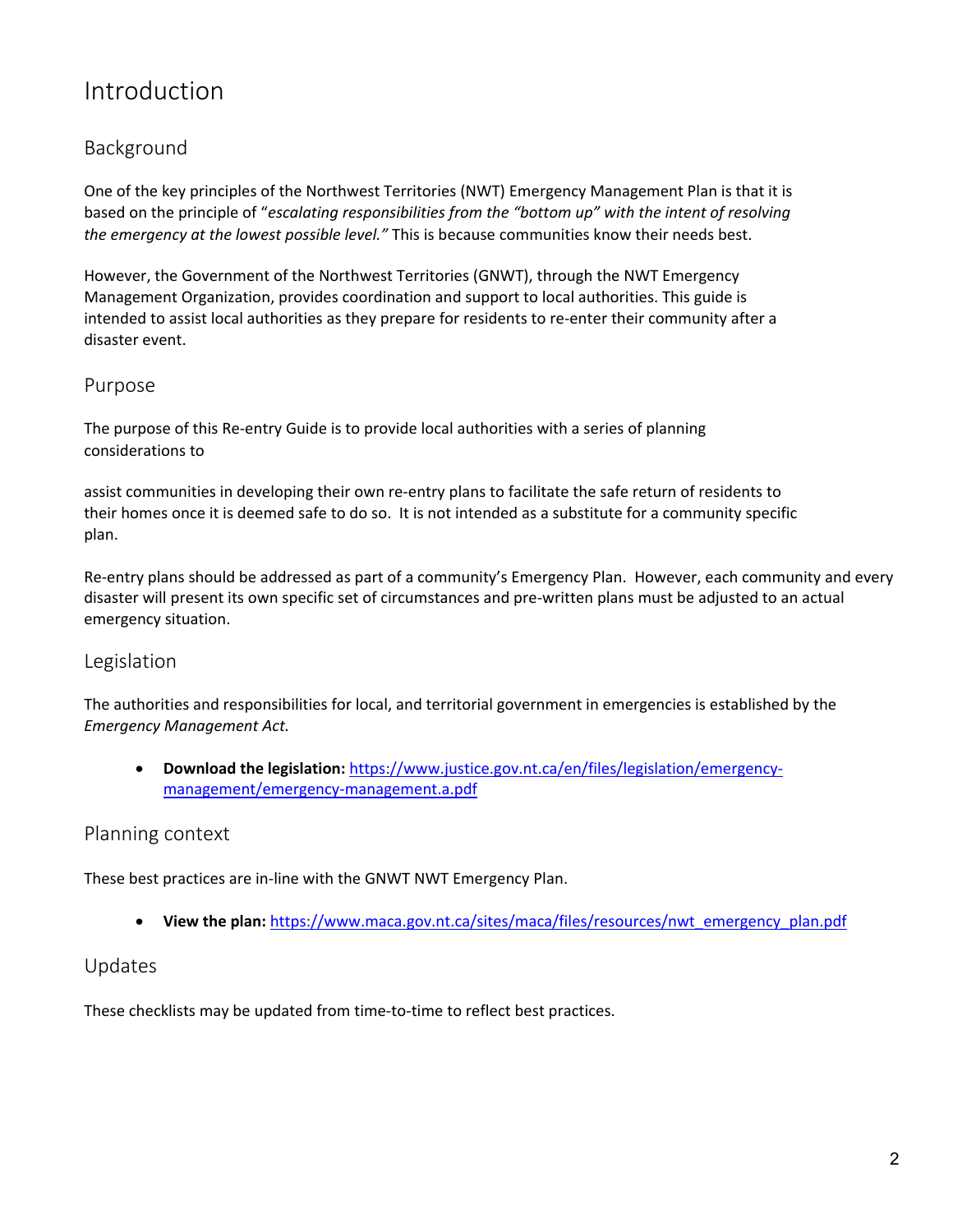## <span id="page-3-0"></span>Trigger for Re-Entry to Community After an Evacuation

While the trigger for re-entry will be different for each community and each type of disaster, re-entry should only occur when the Local Emergency Management Organization determines that it is safe to return. Generic plans for re-entry should be in place for review prior to an evacuation.

The decision to re-enter may be based on information provided by a number of agencies including:

- Elected Officials
- Senior Administrative Officer/Band Manager
- Emergency Management Staff
- Local Emergency Social Services Staff
- Community and Regional Planners
- Law Enforcement, Fire/Rescue and Emergency Medical Services, Public Health and Safety Personnel
- Public Information Officer / Communications
- Public works
- Transportation providers
- Supporting social service agencies and volunteer organizations
- Neighbouring jurisdictions
- First Nations
- School Board(s)
- Industry
- Utilities / Critical Infrastructure **Stakeholders**
- Health Authorities
- Environmental Authorities
- Special Interest Groups (eg corrections facilities, livestock producers)
- Regulatory bodies (eg Transport Canada)
- Provincial and Federal Partners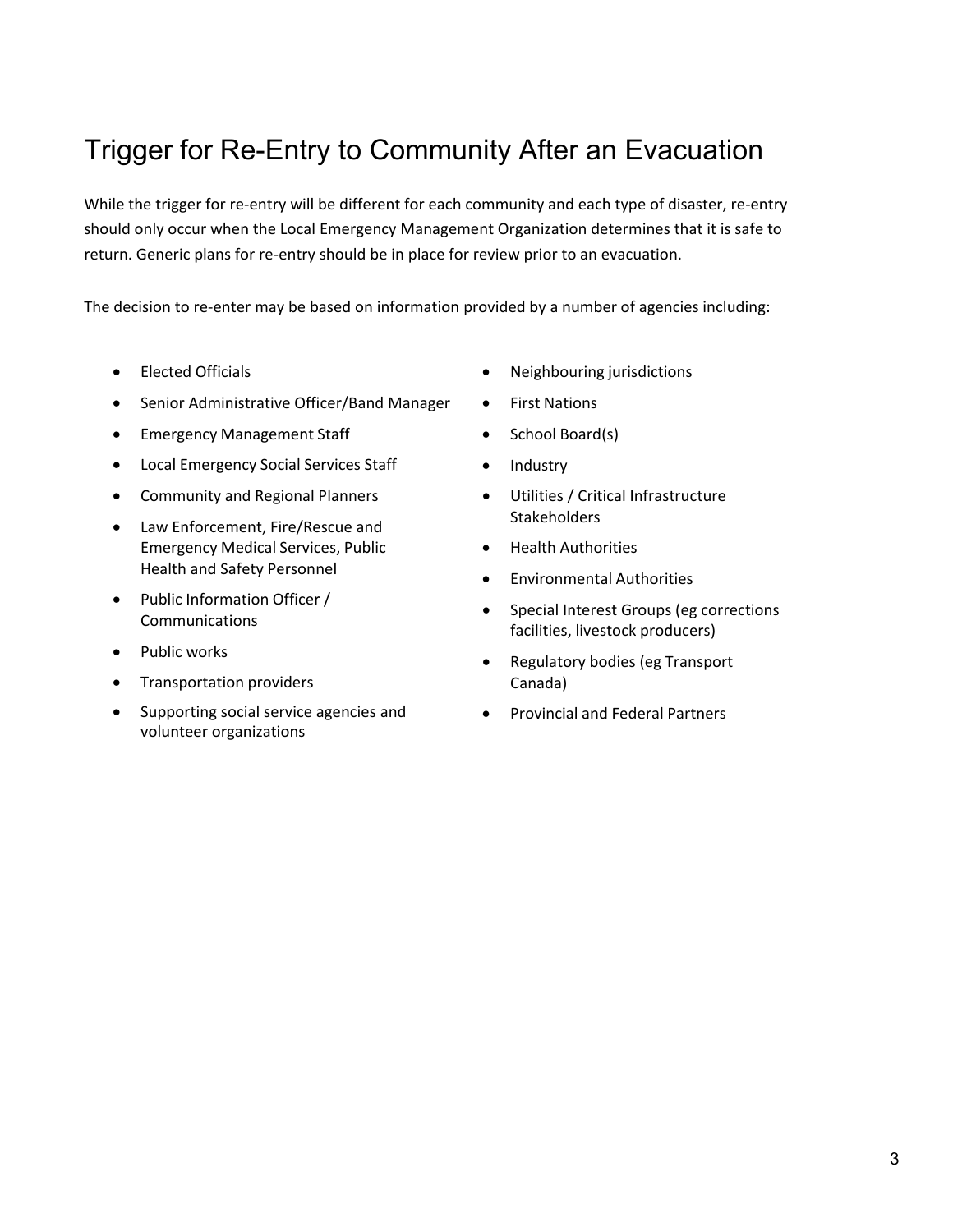## <span id="page-4-0"></span>Communications

Throughout the re-entry process, timely, accurate and consistent communication to residents is crucial. Local authorities should provide regular updates that are accurate, thorough and coordinated to ensure residents are informed and to dispel rumours.

If available, use of TV, radio, social media, message boards and briefings at evacuation centres can all play a part in keeping all affected parties informed.

Printed literature in the form of brochures or handouts can also be produced to provide residents and businesses with information.

The appointment of an information officer dedicated solely to this task will greatly assist in this process.

Information to be communicated to communities should include:

- How and when re-entry will begin
- If a staged re-entry is required, and when will different groups be allowed to enter the evacuated area and reasons why others are excluded
- Transportation restrictions
- What the re-entry routes are and if control of these routes has been established
- Location of any Welcome Centres
- Safety considerations, such as how to access disaster assistance and the use ofpersonal protective equipment
- Any services unavailable or changed
- If homes have been destroyed or damaged, the impacted homeowners should be notified prior to any announcement of re-entry
- Guidance on re-entering homes, including specific information should be available about restoring of utilities, disposal of spoiled food, etc.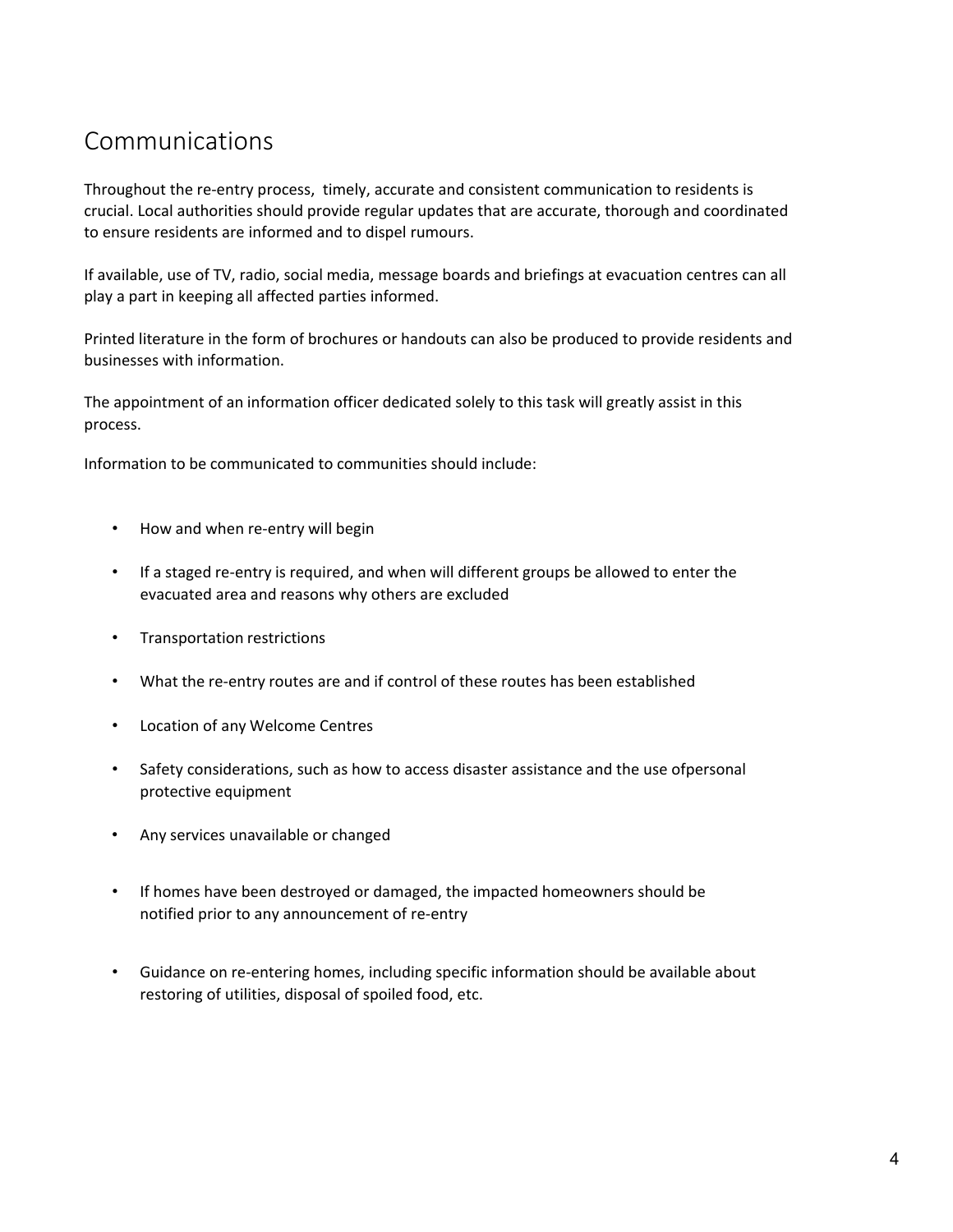## <span id="page-5-0"></span>Re-entry Planning

Planning for and re-entry into a disaster area is likely to occur in three main stages:

Pre re-entry (Conditions Setting)

- Stage 1 Scan of Damages
- Stage 2 Restoration of ServicesRe-entry
- Stage 3 Community Re-entry

The timescale between stages will vary depending on a number of factors including:

- The size of the community,
- The type and complexity of the emergency
- Location of the community

### <span id="page-5-1"></span>Stage 1 – Scan of Damages

#### <span id="page-5-2"></span>*Find the checklist for this stage: Appendix A*

Stage 1 of Re-entry planning is scanning damages to the community. During this stage access should be restricted to agencies and private service providers with key roles in scanning the damage. It is the responsibility of each local authority to determine the minimum level of service required prior to permitting re-entry to the community.

To assist with the recovery phase of an emergency or disaster, it is important to accurately document any damage at all stages of the re-entry procedures.

Initially, resources should be dedicated to providing a scan of the damages and safety planning. Areas for consideration may include:

- **Structures -** An approach should be introduced to assess all structures for safe access and a system implemented for easy identification of condition (For example - red card for uninhabitable, green cards for habitable).
- **Water and Wastewater Services -** All water and wastewater services should be inspected for damage and connectivity to structures. All source water intakes, water treatment plants, reservoirs, water distribution lines, sanitary lines, wastewater treatment plants, as well as storm water collection and outfall must all be inspected, repaired and certified to safe conditions. The availability of water and whether it is potable must be known and shared with service providers entering the area at this stage
- **Air Quality Conditions -** Information about outdoor air quality, particularly when an active fire may still be present in the region, may be provided by the NWT Office of the Chief Public Health Officer (Health and Social Services) or Environment and Climate Change Canada.
	- **For public health advisories:** <https://www.hss.gov.nt.ca/en/advisories>
	- **For air quality advisories:**  [https://weather.gc.ca/airquality/pages/provincial\\_summary/nt\\_e.html](https://weather.gc.ca/airquality/pages/provincial_summary/nt_e.html)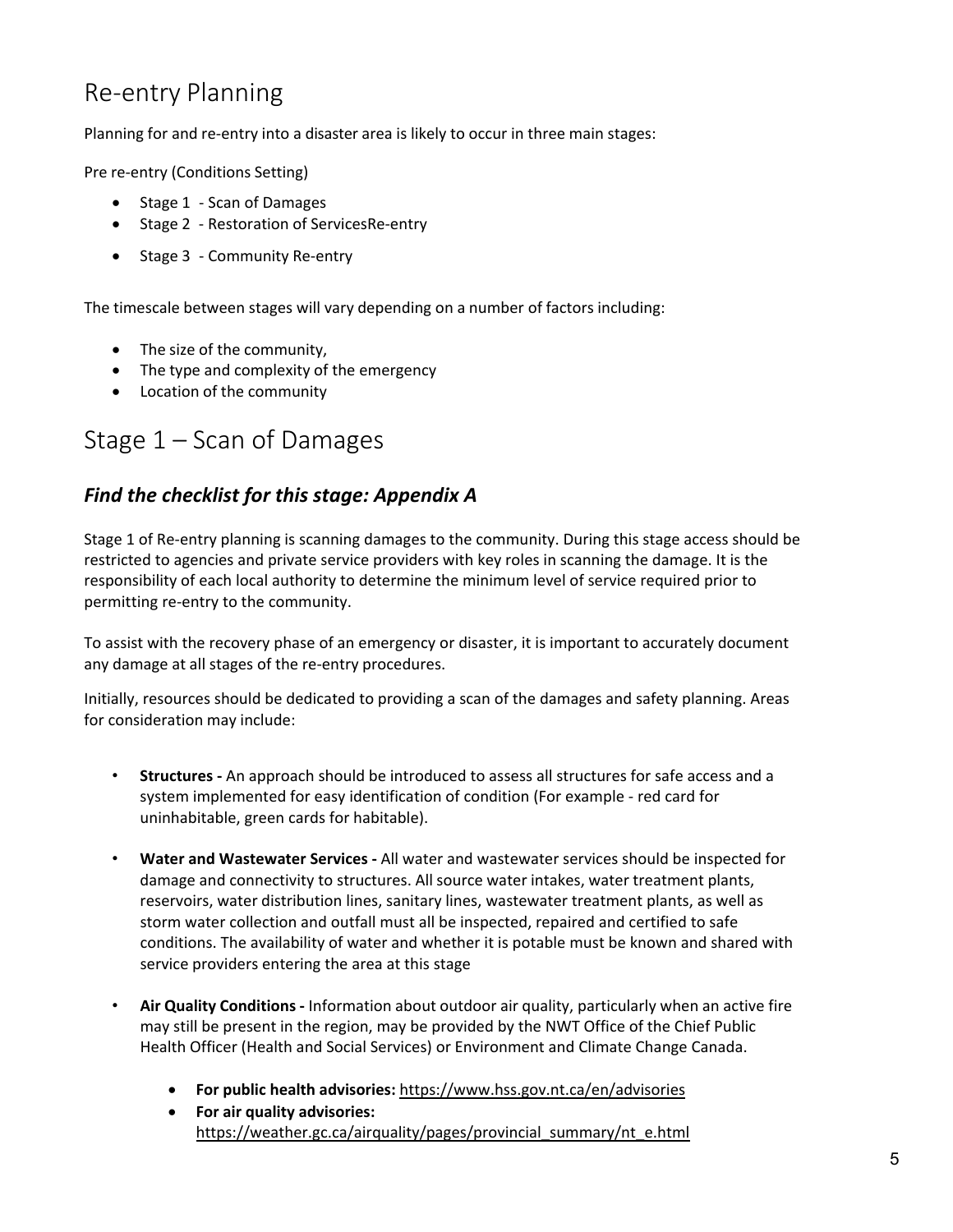Smoke and other contaminants (e.g., oil and gas release) that may have impacted or caused a poor or hazardous outdoor air quality condition may also penetrate into buildings. Service providers returning to buildings which may have been subjected to poor air quality events should enter buildings with caution, or considerhaving them pre-inspected before re-entry depending on the reason for evacuation.

- **Gas and Electric -** All gas and electric lines and facilities should be inspected by responsible utilities service providers and status established
- **Access Routes -** A hazard assessment of all transportation routes and associated infrastructure must take place
- **Telecommunications -** Voice and data lines, towers and stations should be restored
- **Accommodation / Food -** Consideration should also be given to the availability of accommodation and food for contractors, if required
- **Solid waste -** Consideration of where and how debris (solid or liquid) will be stored, transported and disposed of. *Secondary hazards (i.e., intrusion of wildlife, infectious disease, proliferation of rodents, flies or other insects) are more likely if wastes are not considered and controlled early in planning*

## <span id="page-6-0"></span>Stage 2 – Restoration of Services

#### <span id="page-6-1"></span>*Find the checklist for this stage: Appendix B*

Stage 2 of Re-entry is the restoration of services required in a community in order to enable safe, sustainable living to an acceptable level. This new level of service is not likely to be at the same level that services were BEFORE the evacuation.

These necessities represent the bare minimum; full restoration will begin as soon as practicable. This list is not prioritized.

- Medical Facilities the minimum level of health services required will need to be definedby the health authority
- Emergency Services (Fire, Police, Ambulance, 911)
- Water system functional and able to deliver water; under a boil water advisory if necessary
- Sewage collection and treatment system is functioning
- Garbage collection and treatment system is functioning
- Storm water collection and discharge
- Gas and Electric Restoration of gas and electric facilities
- Communications Restoration of communications (voice and data)
- Lighting and traffic signals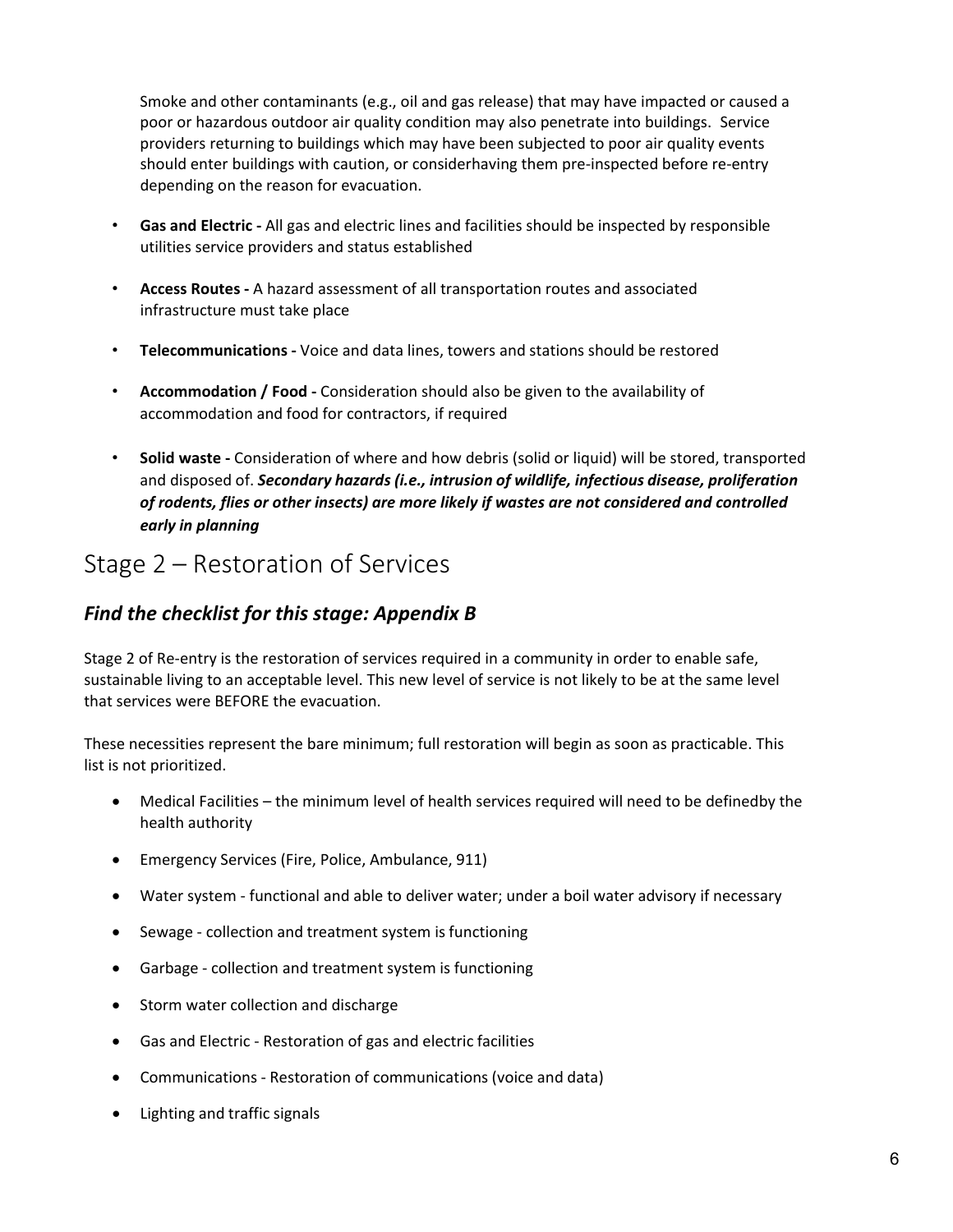- Public Works Restoration of the public works operations centres, landfill, and waste collection program. The waste collection program should include a specific plan for disposal of decaying garbage, electronics, large amounts of construction and vegetation debris and household hazardous waste.
- Critical Retail In this context, critical retail consists of a minimum number and types of grocery stores, pharmacies and gas stations that are required to support re-entry. Restoration of these businesses will be done under the control of their owners/managers and will include disposal of any spoiled products, debris, or damage.
- Banking Facilities should be available for all residents to have access to banking and cash services
- Daycare/education facilities

## <span id="page-7-1"></span><span id="page-7-0"></span>Stage 3 - Community Re-entry *Find the checklist for this stage: Appendix E*

During Stage 3, considerations should be given to the size and demographics of the evacuated population.

With larger scale re-entry plans it is considered a best practice to establish Welcome Centres – a central meeting or arrival space for individuals to get information and support they need from government authorities to safely re-enter the community.

Welcome Centres can also act as a centralized facility for non-government organizations and faith communities.

Information available at the Welcome Centre should include:

- Status of water systems, including quantity and safety of drinking water, ability to use wastewater and storm water systems, the location and access to waste disposal services
- Clean-up procedures and the resources available to assist.
- 'Clean-up Kits' can be made available for individuals or businesses returning to their property.es.
- Psychosocial assistance that is available
- Health and Safety advice
- Insurance advice
- Communications access (Voice, data, internet)
- Where to get updates on weather conditions, outdoor air quality conditions, or flood/forecast information (if applicable)

Not everyone will visit Welcome Centres; therefore, it is key to ensure that all available information is provided via as many communications modes as available – i.e., websites, radio, social media, etc.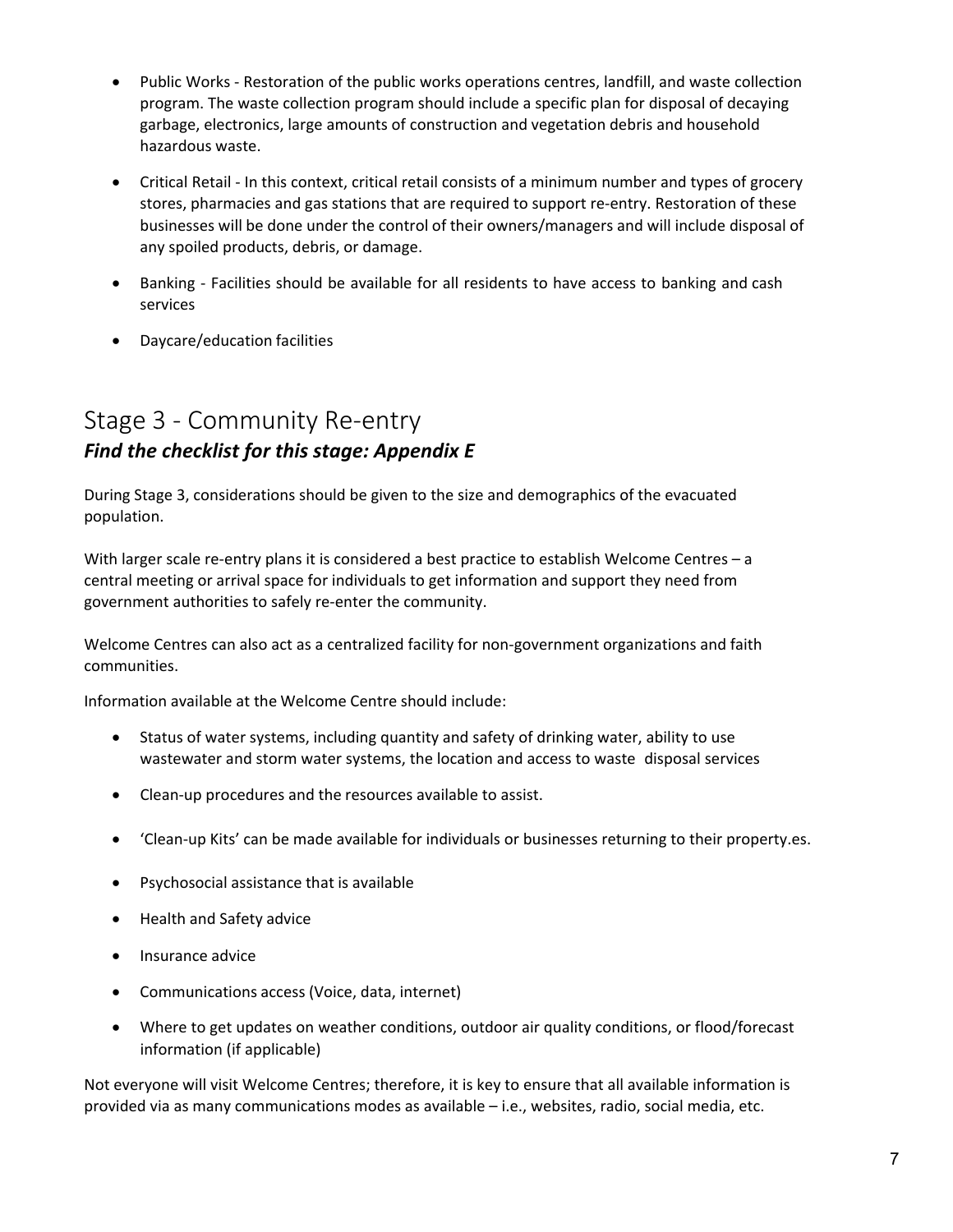## <span id="page-8-0"></span>Appendix A: Considerations for Stage 1 – Scan of Damages and Safety Assessment

| Service                                                 | Point of Contact and<br>telephone #/email | <b>Additional Information</b> |
|---------------------------------------------------------|-------------------------------------------|-------------------------------|
| Structural<br>assessments                               |                                           |                               |
| Assessment of<br>Hazardous Material                     |                                           |                               |
| <b>Utilities - Gas</b>                                  |                                           |                               |
| Utilities - Electric                                    |                                           |                               |
| <b>Utilities - Water</b>                                |                                           |                               |
| Utilities - Sewage                                      |                                           |                               |
| Access to all<br>transportation modes                   |                                           |                               |
| Cellular / landline<br>Communications<br>infrastructure |                                           |                               |
| Air Quality Condition                                   |                                           |                               |
| <b>Communications Plan</b>                              |                                           |                               |
| Control of entry<br>identified                          |                                           |                               |
| Storm Water<br>Management Systems                       |                                           |                               |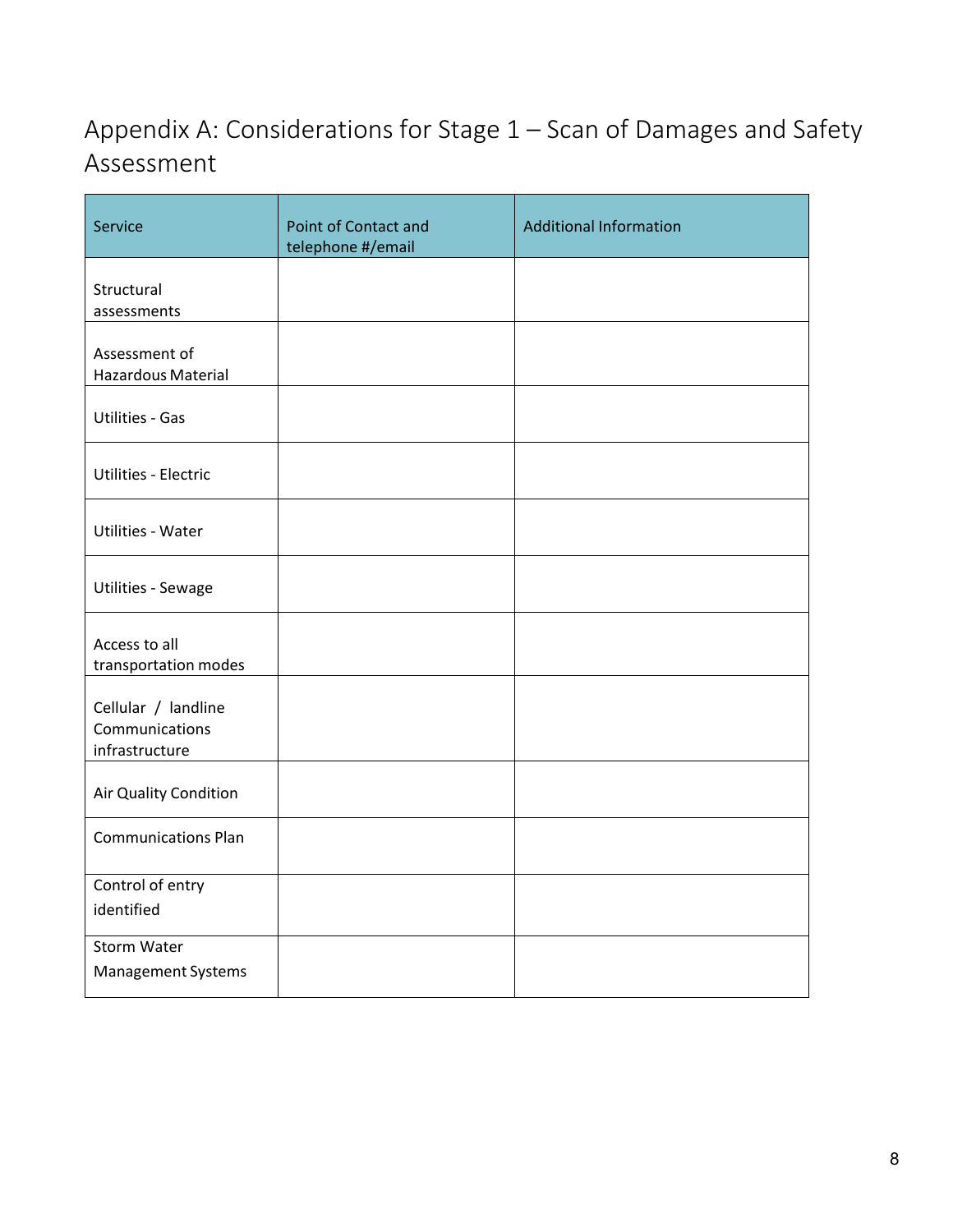## <span id="page-9-0"></span>Appendix B: Considerations for Stage 2 – Restoration of Services

| Service                                                  | Point of Contact and<br>telephone #/email | <b>Additional Information</b> |
|----------------------------------------------------------|-------------------------------------------|-------------------------------|
| <b>Health Services</b>                                   |                                           |                               |
| <b>Emergency Services</b>                                |                                           |                               |
| Utilities - gas                                          |                                           |                               |
| Utilities - electric                                     |                                           |                               |
| Utilities - water                                        |                                           |                               |
| Utilities - sewage                                       |                                           |                               |
| <b>Public Health</b><br>inspectors                       |                                           |                               |
| Critical retail (eg. grocery<br>stores, pharmacies, etc) |                                           |                               |
| <b>Banking</b>                                           |                                           |                               |
| Daycare/educational<br>facilities                        |                                           |                               |
| Other                                                    |                                           |                               |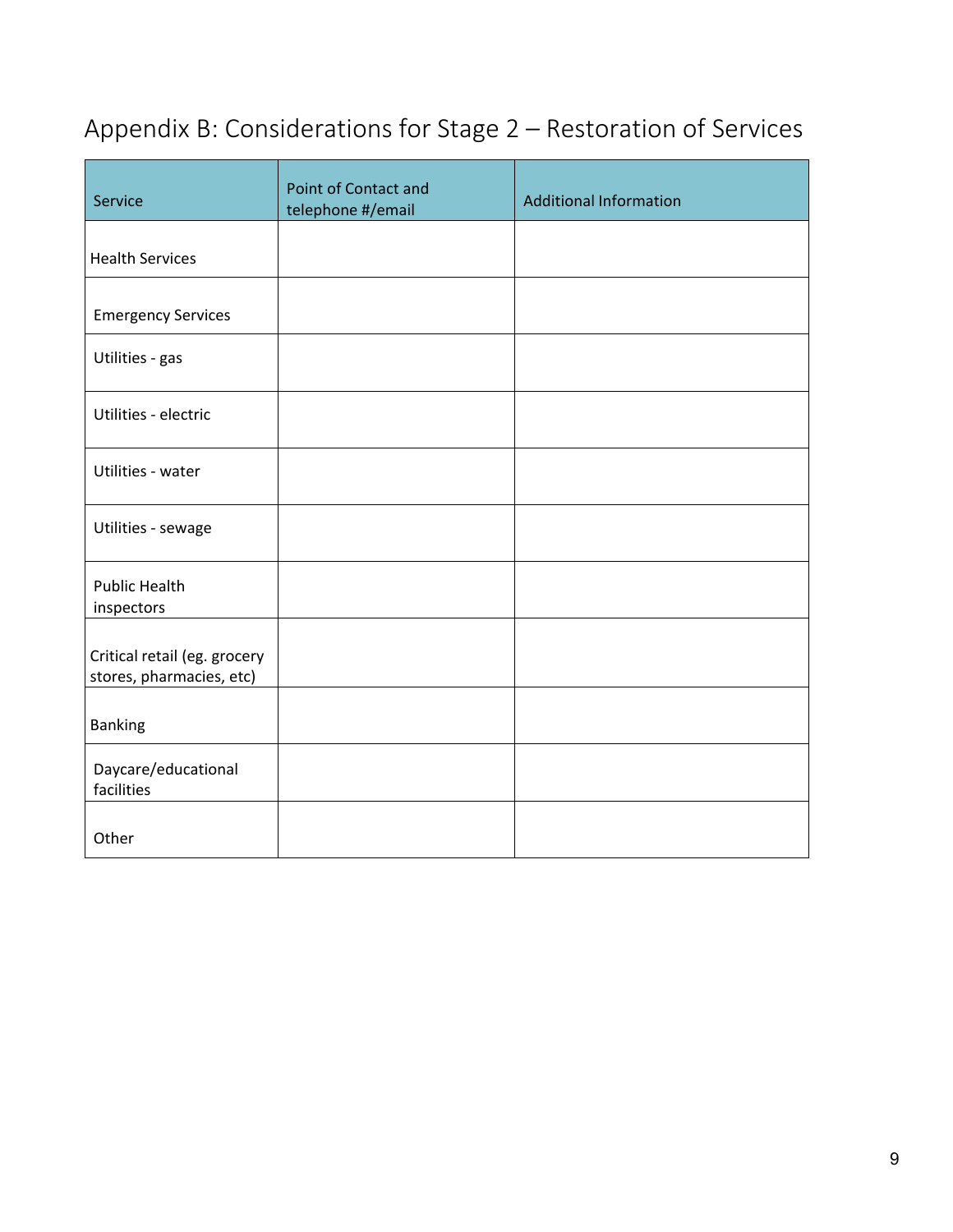## <span id="page-10-0"></span>Appendix C: Considerations for Stage 3 – Community Re-entry

<span id="page-10-1"></span>

| Service                                                          | Point of Contact and<br>telephone #/email | <b>Additional Information</b> |
|------------------------------------------------------------------|-------------------------------------------|-------------------------------|
| Welcome Centre or muster point<br>established                    |                                           |                               |
| <b>Information Packs available</b>                               |                                           |                               |
| Key NGO's available                                              |                                           |                               |
| Information on condition of<br>homes available                   |                                           |                               |
| Insurance Information/personnel<br>available                     |                                           |                               |
| Available communications<br>(computer internet access)           |                                           |                               |
| Faith communities available                                      |                                           |                               |
| Mental Health Services available                                 |                                           |                               |
| Information on weather, air or<br>water conditions as applicable |                                           |                               |
| Other                                                            |                                           |                               |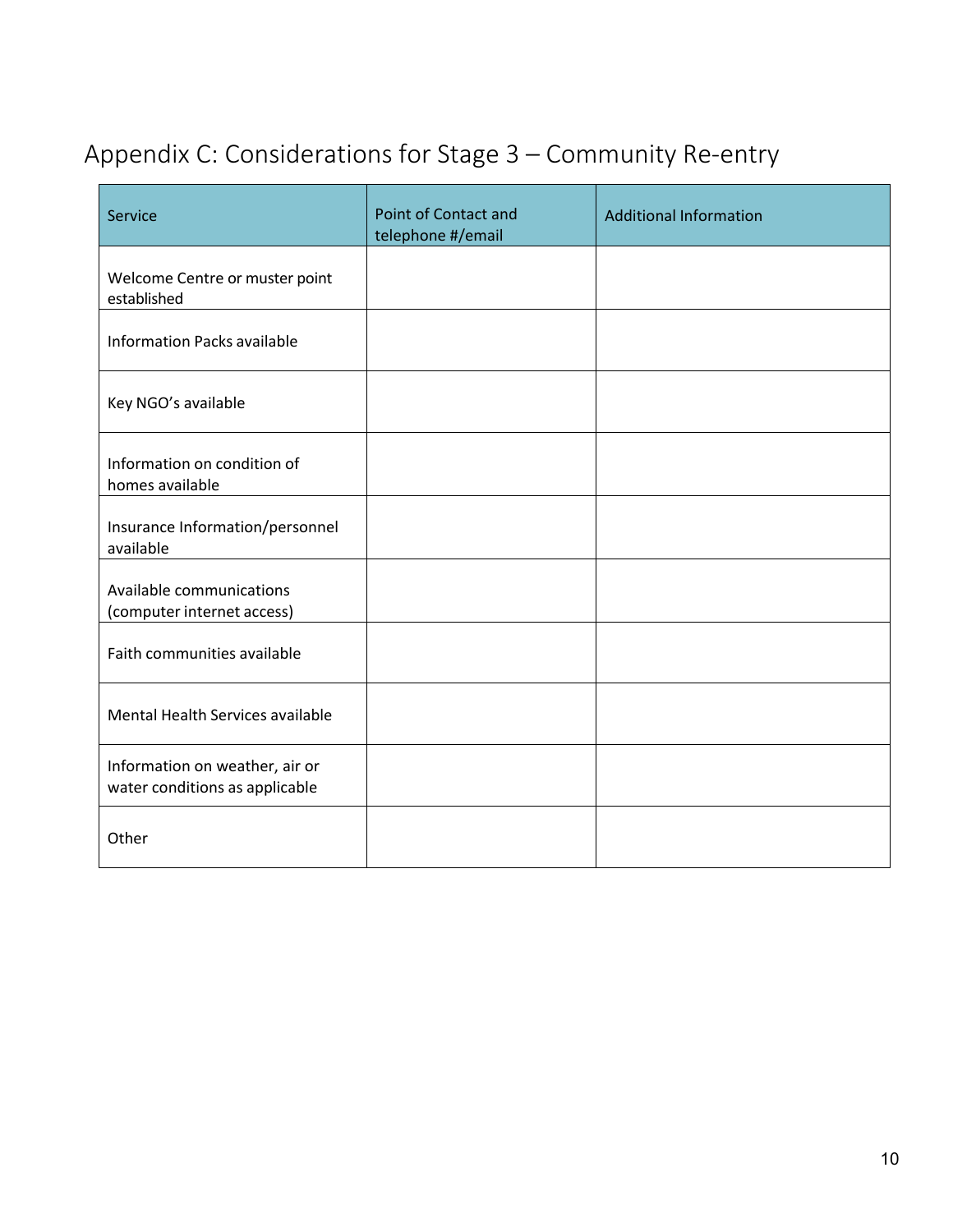## Appendix D: Suggested Contents for "Clean-up Kit'

- 5 Litre Bucket
- Mop
- Long handled broomHand brush
- Cleaning fluid/detergent
- Sponges
- Heavy duty garbage bags
- Disposable Gloves
- Work gloves
- Dust particulate masks
- Safety Glasses
- <span id="page-11-0"></span>• Any other equipment deemed necessary or useful to the specific incident